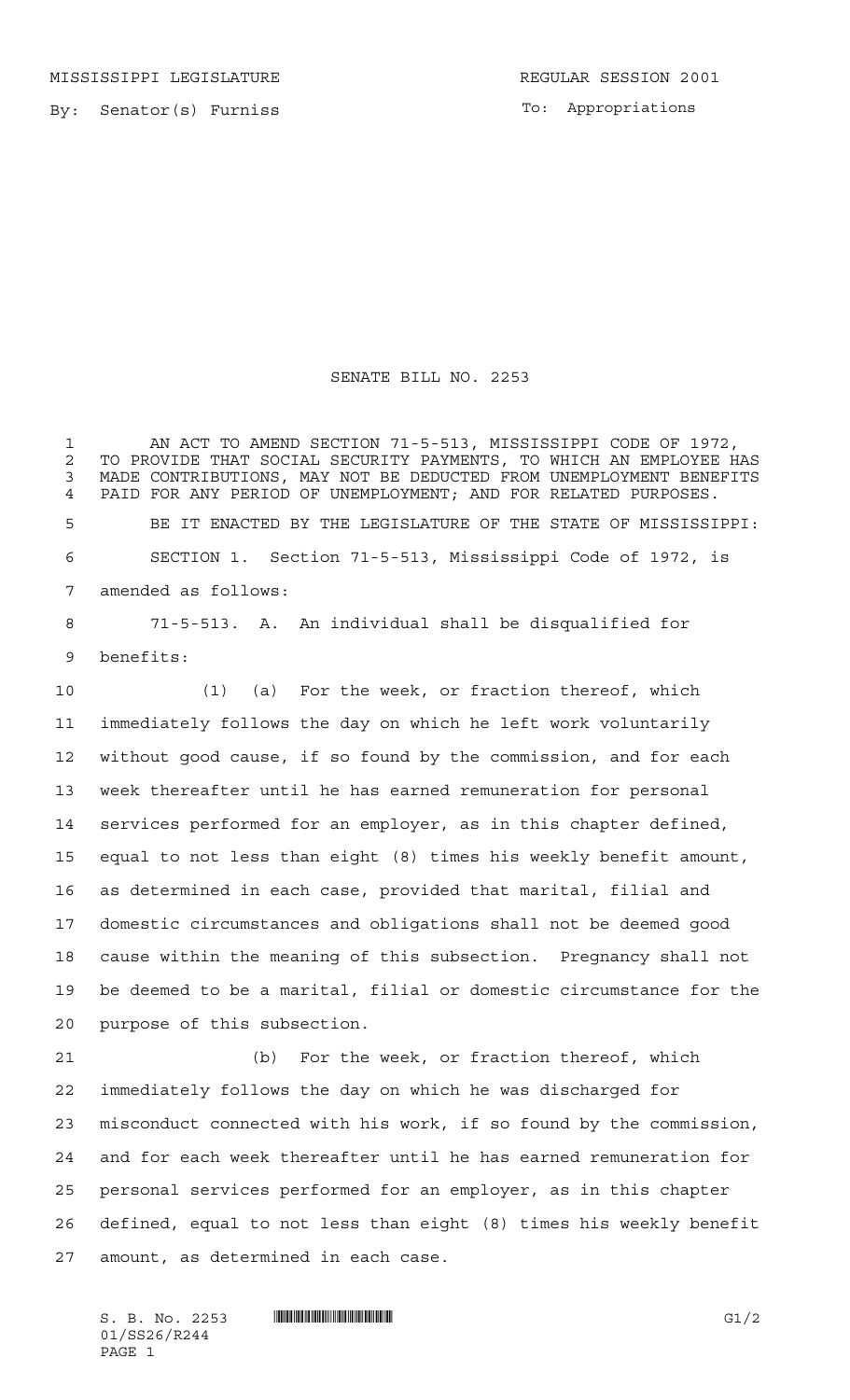(c) The burden of proof of good cause for leaving work shall be on the claimant, and the burden of proof of misconduct shall be on the employer.

 (2) For the week, or fraction thereof, with respect to which he willfully makes a false statement, a false representation of fact, or willfully fails to disclose a material fact for the purpose of obtaining or increasing benefits under the provisions of this law, if so found by the commission, and such individual's maximum benefit allowance shall be reduced by the amount of benefits so paid to him during any such week of disqualification; and additional disqualification shall be imposed for a period not exceeding fifty-two (52) weeks, the length of such period of disqualification and the time when such period begins to be determined by the commission, in its discretion, according to the circumstances in each case.

 (3) If the commission finds that he has failed, without good cause, either to apply for available suitable work when so directed by the employment office or the commission, to accept suitable work when offered him, or to return to his customary self-employment (if any) when so directed by the commission, such disqualification shall continue for the week in which such failure occurred and for not more than the twelve (12) weeks which immediately follow such week, as determined by the commission according to the circumstances in each case.

 $S. B. No. 2253$  . See all the set of  $S. A. A.$  (a) In determining whether or not any work is suitable for an individual, the commission shall consider among other factors the degree of risk involved to his health, safety and morals, his physical fitness and prior training, his experience and prior earnings, his length of unemployment and prospects for securing local work in his customary occupation, and the distance of the available work from his residence; provided, however, that offered employment paying the minimum wage or higher, if such minimum or higher wage is that prevailing for his

01/SS26/R244 PAGE 2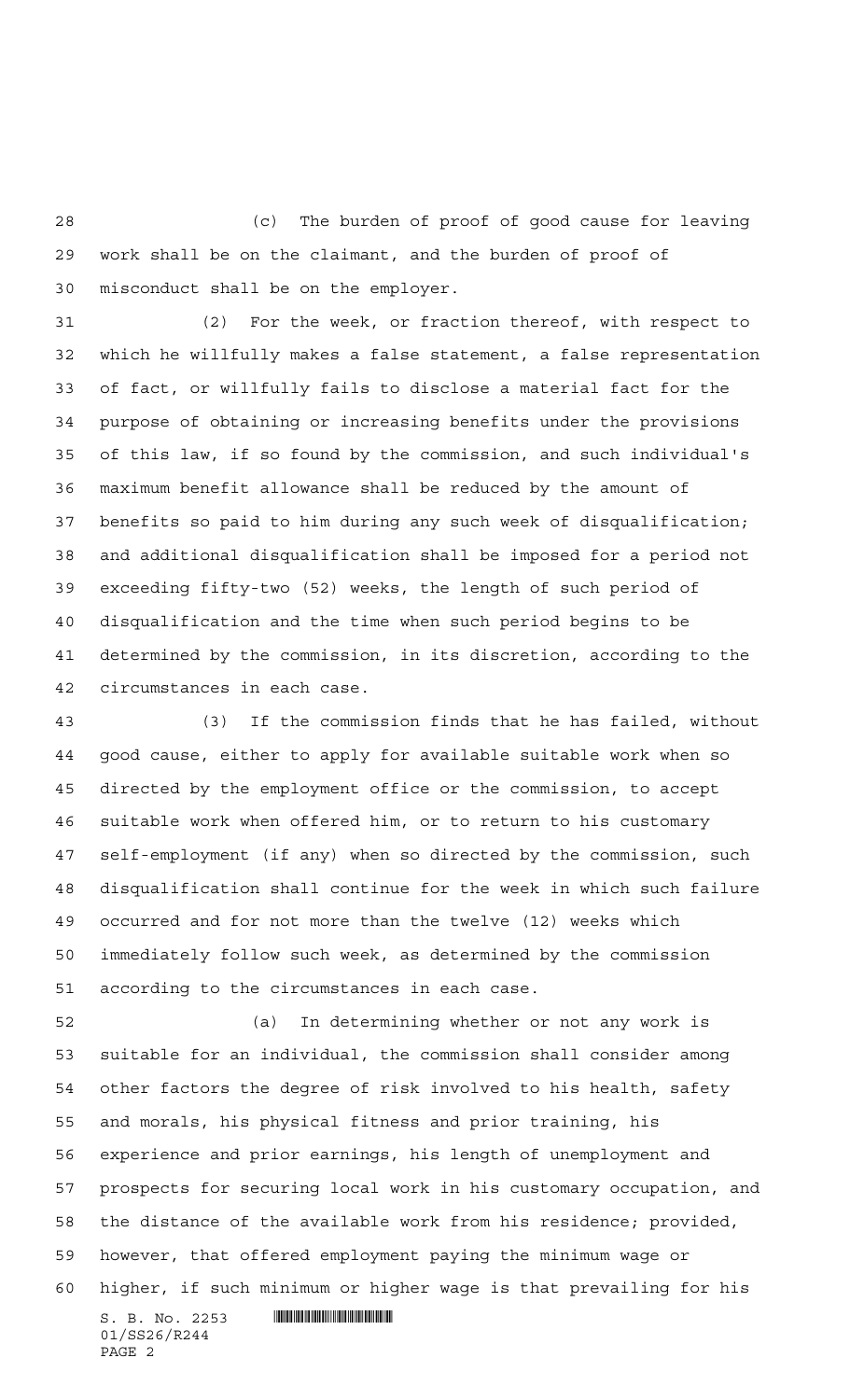customary occupation or similar work in the locality, shall be deemed to be suitable employment after benefits have been paid to the individual for a period of eight (8) weeks. (b) Notwithstanding any other provisions of this chapter, no work shall be deemed suitable and benefits shall not be denied under this chapter to any otherwise eligible individual for refusing to accept new work under any of the following conditions: (i) If the position offered is vacant due directly to a strike, lockout or other labor dispute; (ii) If the wages, hours or other conditions of the work offered are substantially less favorable to the individual than those prevailing for similar work in the locality; (iii) If as a condition of being employed the individual would be required to join a company union or to resign from or refrain from joining any bona fide labor organization. (4) For any week with respect to which the commission finds that his total unemployment is due to a stoppage of work which exists because of a labor dispute at a factory, establishment or other premises at which he is or was last employed; provided, that this subsection shall not apply if it is shown to the satisfaction of the commission: (a) He is unemployed due to a stoppage of work occasioned by an unjustified lockout, provided such lockout was not occasioned or brought about by such individual acting alone or with other workers in concert; or (b) He is not participating in or directly interested in the labor dispute which caused the stoppage of work; and (c) He does not belong to a grade or class of workers of which, immediately before the commencement of stoppage, there were members employed at the premises at which the stoppage

S. B. No. 2253 \*SS26/R244\* 01/SS26/R244 PAGE 3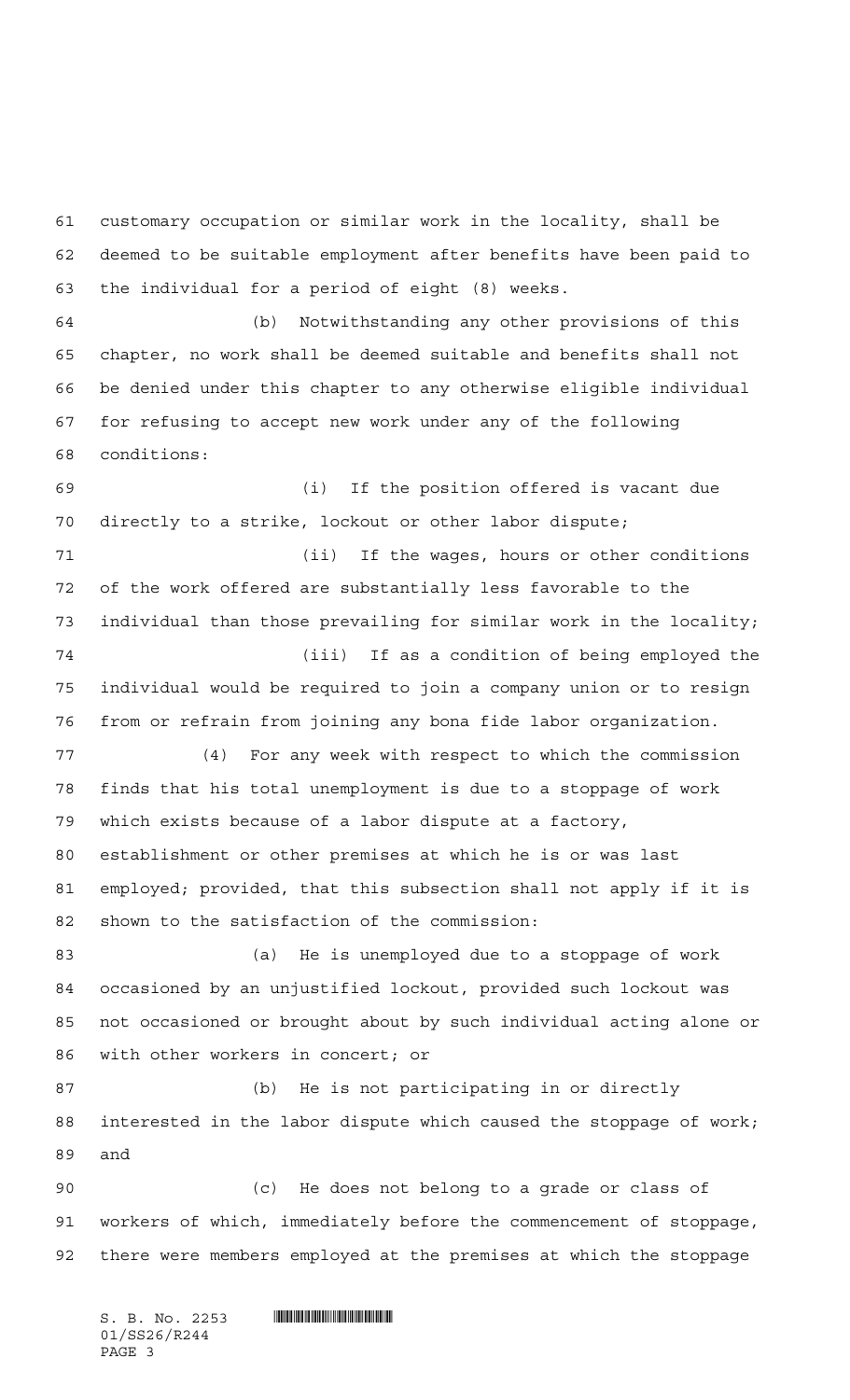occurs, any of whom are participating in or directly interested in the dispute.

 Provided, that if in any case separate branches of work which are commonly conducted as separate businesses in separate premises are conducted in separate departments of the same premises, each such department shall, for the purposes of this subsection, be deemed to be a separate factory, establishment or other premises.

 (5) For any week with respect to which he has received or is seeking unemployment compensation under an unemployment compensation law of another state or of the United States. Provided, that if the appropriate agency of such other state or of the United States finally determines that he is not entitled to such unemployment compensation benefits, this disqualification shall not apply. Nothing in this subsection contained shall be construed to include within its terms any law of the United States providing unemployment compensation or allowances for honorably discharged members of the armed forces.

 $S. B. No. 2253$  . Similar and  $S. A. A.$  (6) For any week with respect to which he is receiving or has received remuneration in the form of payments under any governmental or private retirement or pension plan, system or policy which a base-period employer is maintaining or contributing to or has maintained or contributed to on behalf of the individual; provided, that if the amount payable with respect to any week is less than the benefits which would otherwise be due under Section 71-5-501, he shall be entitled to receive for such week, if otherwise eligible, benefits reduced by the amount of such remuneration. Provided, however, on or after the first Sunday immediately following passage of this Senate Bill No. 2253, 2001 Regular Session, no social security payments, to which the employee has made contributions, may be deducted from unemployment benefits paid for any period of unemployment commencing on or after the first Sunday following passage of this Senate Bill No.

01/SS26/R244 PAGE 4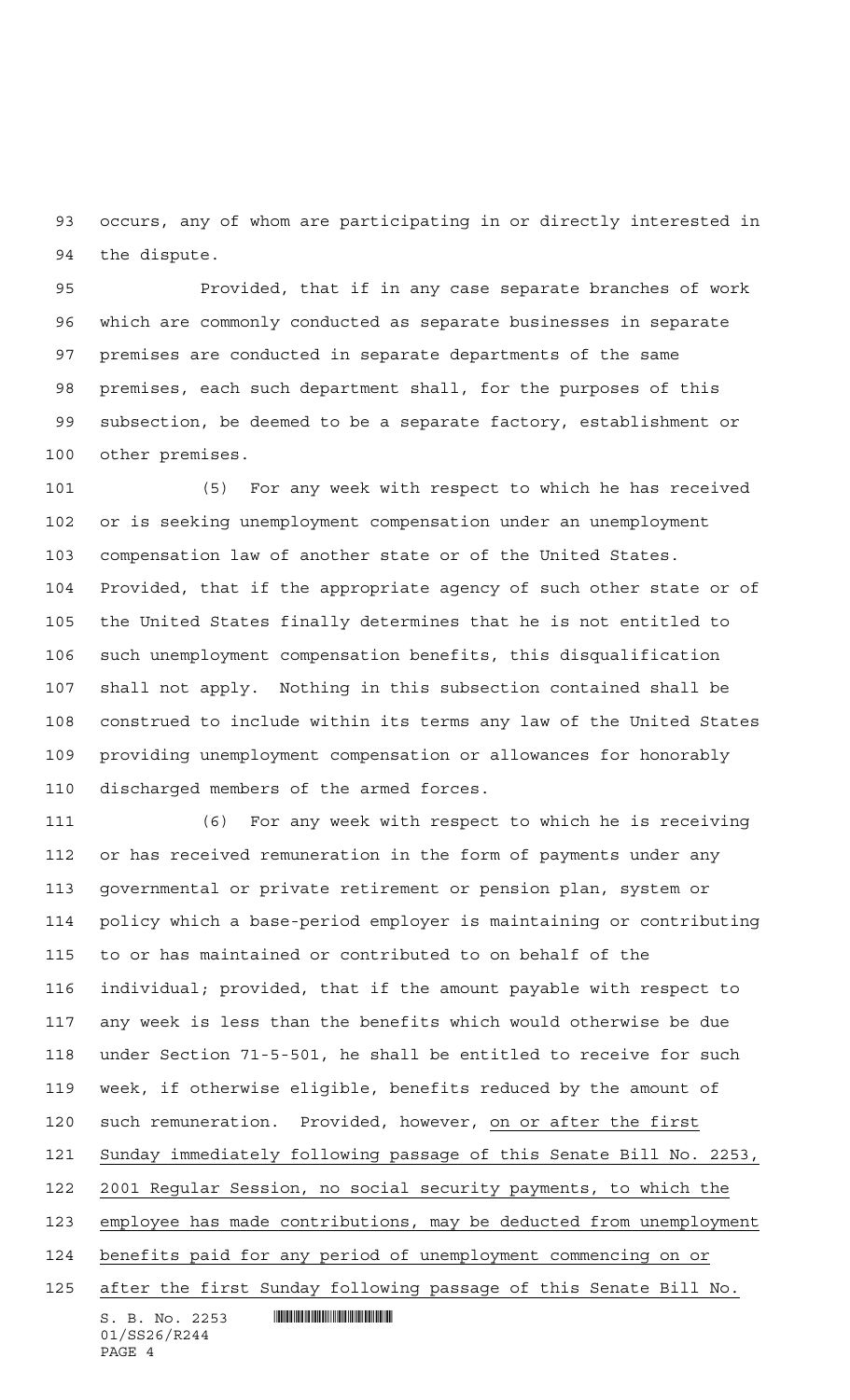2253, 2001 Regular Session. This one hundred percent (100%)

 exclusion does not apply to any other governmental or private retirement or pension plan, system or policy. If benefits payable under this subsection, after being reduced by the amount of such remuneration, are not a multiple of One Dollar (\$1.00), they shall be adjusted to the next higher multiple of One Dollar (\$1.00); and for a benefit year effective on or after October 1, 1983, if benefits payable under this section, after being reduced by the amount of such remuneration, are not a multiple of One Dollar (\$1.00), they shall be adjusted to the next lower multiple of One Dollar (\$1.00).

 (7) For any week with respect to which he is receiving or has received remuneration in the form of a back-pay award, or other compensation allocable to any week, whether by settlement or otherwise. Any benefits previously paid for weeks of unemployment with respect to which back-pay awards, or other such compensation, are made shall constitute an overpayment and such amounts shall be deducted from the award by the employer prior to payment to the employee, and shall be transmitted promptly to the commission by the employer for application against the overpayment and credit to the claimant's maximum benefit amount and prompt deposit into the fund; provided, however, the removal of any charges made against the employer as a result of such previously paid benefits shall be applied to the calendar year and the calendar quarter in which the overpayment is transmitted to the commission, and no attempt shall be made to relate such a credit to the period to which the award applies. Any amount of overpayment so deducted by the employer and not transmitted to the commission shall be subject to the same procedures for collection as is provided for contributions by Sections 71-5-363 through 71-5-381. Any amount of overpayment not deducted by the employer shall be established as an overpayment against the claimant and collected as provided above. It is the

 $S. B. No. 2253$  . The set of  $S. A. A.$ 01/SS26/R244 PAGE 5